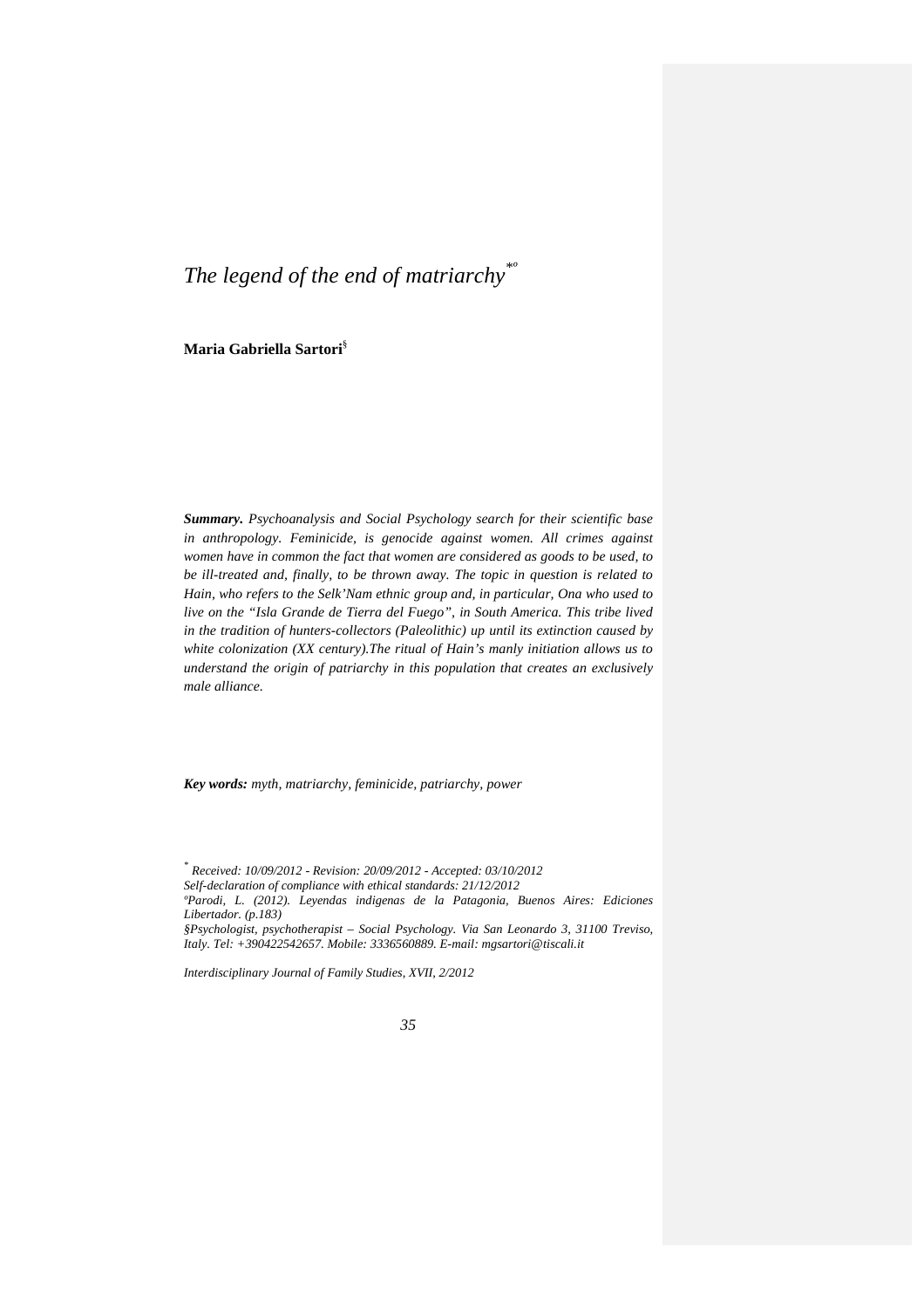The myth of eternal progress, known through the industrial devolution of the XIX century, converts Europe from a merchant society to a capitalist society.

The Neolithic revolution, resulting from female observations, began in the East and in Central America approximately 12,000-10,000 years ago. «Women with their limited but acute spirit of observation» (Mircea, 1999, p. 223), studies the natural phenomenon of sowing and germination and starts its artificial reproduction.

The "fueguinos", the population that originated from the last border of the world, the Islands to the South of the Straith of Magellano, through to the Hornos Cape, includes the following ethnic groups: Yaganes o yàmanas, Selk'nam o onas, Kawéskar o alakaluf, Hausk o mànekenkn (Chapman, 2010).

The "fueguinos" lived during the Stone Age, the Paleolithic era; but did they have the same problems that we have, we ask ourselves together with the anthropologist Anne Chapman.

Every man and women had sufficient knowledge to resolve problems related to survival in the summer and in the winter, during storms and droughts.

All men were capable of producing their own tools from stone and bone; women knew how to make domestic utensils and clothes from hide. The selk'nam women loaded heavy utensils, everything they needed for everyday life, and most importantly, children who were not yet old enough to walk.

As far as we are concerned, the psychoanalysts of the Hain myth, of the selk'nam (nomad) culture, we are given a different version from the one provided by Freud (1968) with regards to how and why the Patriarchy was organised<sup>7</sup> (Hazaki, 2011).

This culture has left us with a myth that informs us that Parricide was not carried out, but Feminicide, the heavy killing of women.

Hain is an initiation ceremony, a cultural and psychological platform that symbolises the male part of society.

 $7$  Freud explains the start of the patriarchal system, the fault, the taboo of incest and exogamy as a consequence of a fraternal alliance.

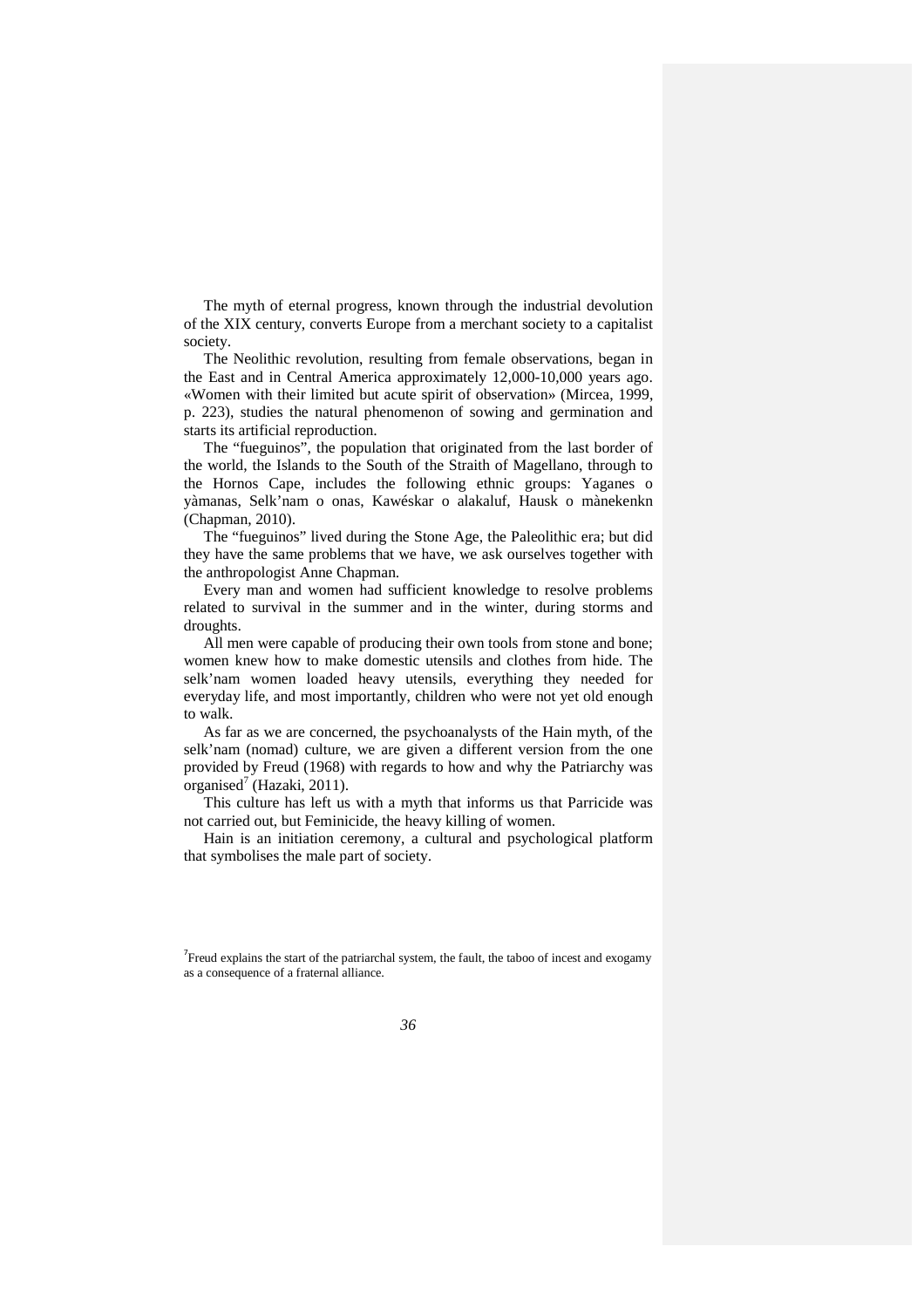## **Why the murders?**

The Moon is the logical centre of thought, it is the most dangerous and feared spirit: it is the one that creates the drama of our origins, of the mythological past through its transformation from an earth-woman to a celestial woman. In this way the selk'nam explain to us the reasons for their present life and they prevent the threats of the future, of death of individuals, of imbalance for society.

The Moon (Kreeh) was the bridge that the husband Sun (Krren) did not succeed in reaching.

Sun8 was the symbol of society. Even though the Moon partially lightened up the night, every intangible danger was generated from it and it became even more threatening during the eclipse.

In mythical eras, women dominated men, they treated them like slaves and forced them to carry out the most humble of work. In a secret ceremony called Hain, little girls were proclaimed women.

Until men believed in them, they did whatever the women asked of them.

One day, three courageous young men, associated with the Sun of the West, decided to spy on the women during the ceremony and wanted to learn the truth, therefore revealing their secret. The Sun understood that it was just a theatrical farce to make sure that the men were submissive and oppressed.

The men got together and rebelled, killing all of the women, only saving little girls and throwing Kreeh, the Moon, into the fire.

The little girls were raised according to the Hain myth.

When they became adolescents, the males told the story the other way round, according to which they apparently incarnated the spirits.

The men decided that the Hain was a secret ceremony that only they could participate in and in this way they dominated the world.

<sup>8</sup> God (in Spanish 'dia') a word originating from Indo-European origins: the day, the light (Eliade, 1999)

*37*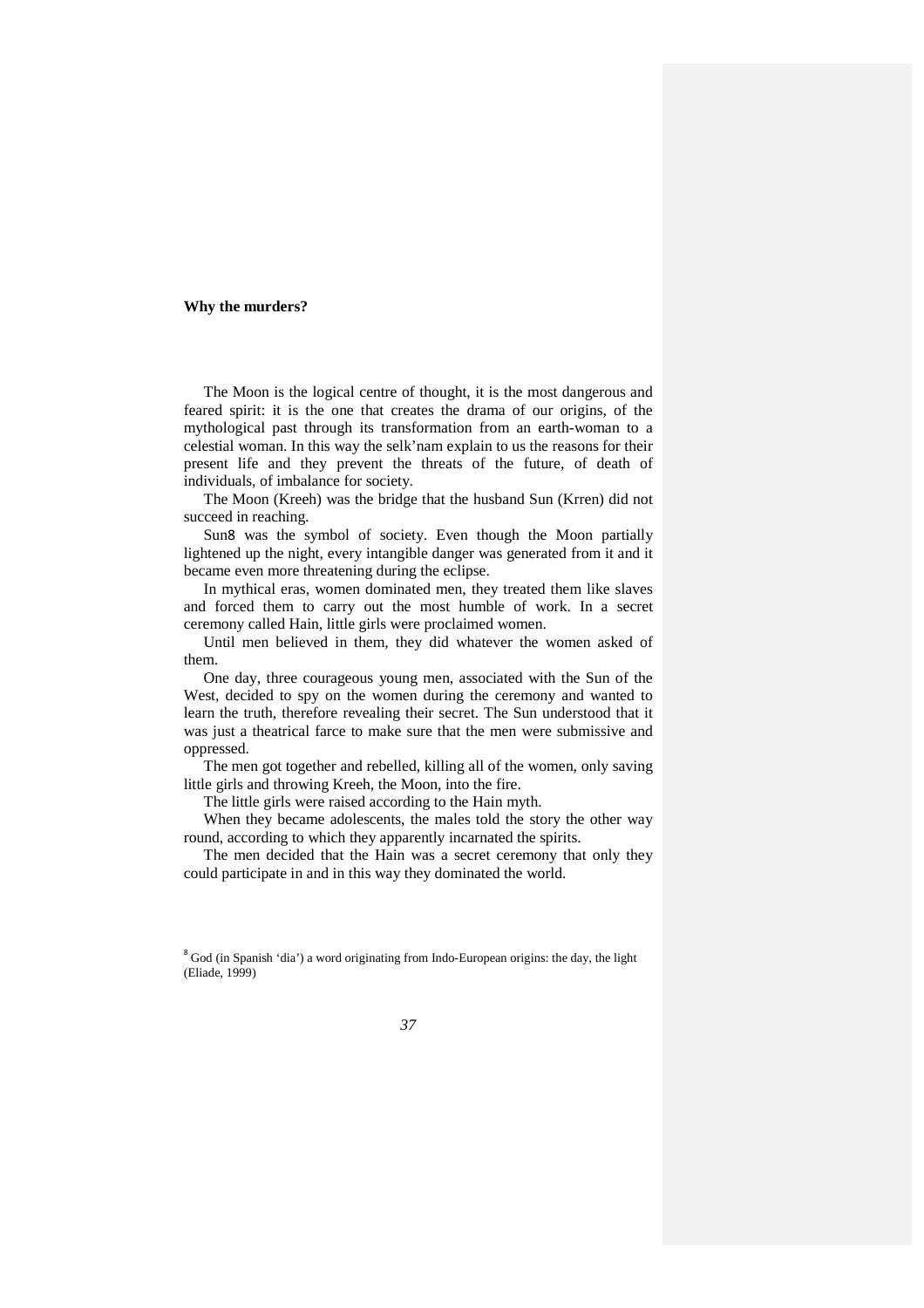Women were subdued forever. If women had discovered the truth they would have been killed during the act and the same would have occurred if a man had revealed the secret.

The Moon rose up into the sky. The Sun followed and used to tease it due to its burnt face, without ever reaching it. The Moon, very angry, sent misfortunes to the earth and illnesses, it disappears for a few days (three) and then returns.

Every now and again it turns dark as if it were obscured by hate.

So all of the selk'nam/onas pray together so that the hours of anguish of the eclipse pass quickly (Canclini,  $1998$ )<sup>9</sup>.

Ever since then men represent the Hain ceremony, terrorising boys and girls and women.

In adolescents aged between 17 and 20, youngsters are initiated with the ritual that could last up to several months or even years.

The myth proves how and why males rise up against women, it legalises heritage through fathers and mainly leads us to understand why women were never allowed to make important decisions.

All of this explains the fear, or the terror, of women towards men and the exclusively male alliance/cohesion

The last Hain ceremony was celebrated in 1933.

In this patriarchal culture, the ritual of the passage from adolescence to the adult world moves around the male dominion, regulating the alliance between them, proposing the exogamous departure and the prohibition of incest.

Hain had three main intentions:

- to initiate young males through a ritual for adult life;
- to educate women towards social male submission;
- a centre of social exchange between groups and families.

## **Sexuality and Hain**

The young "kloketen", or initiate, left behind adolescence to enter the adult world.

<sup>9</sup> The root "me" of Indian-Arian origin means measurement. The first measurements are the phases of the Moon, 28 days, just like a menstural cycle, menarch. From here the word "medico" (doctor) derives, "medicina" (medicine) or the art of measurement. Concrete time has been measured by all populations through the lunar phases (Eliade, 1999, pp. 138-139).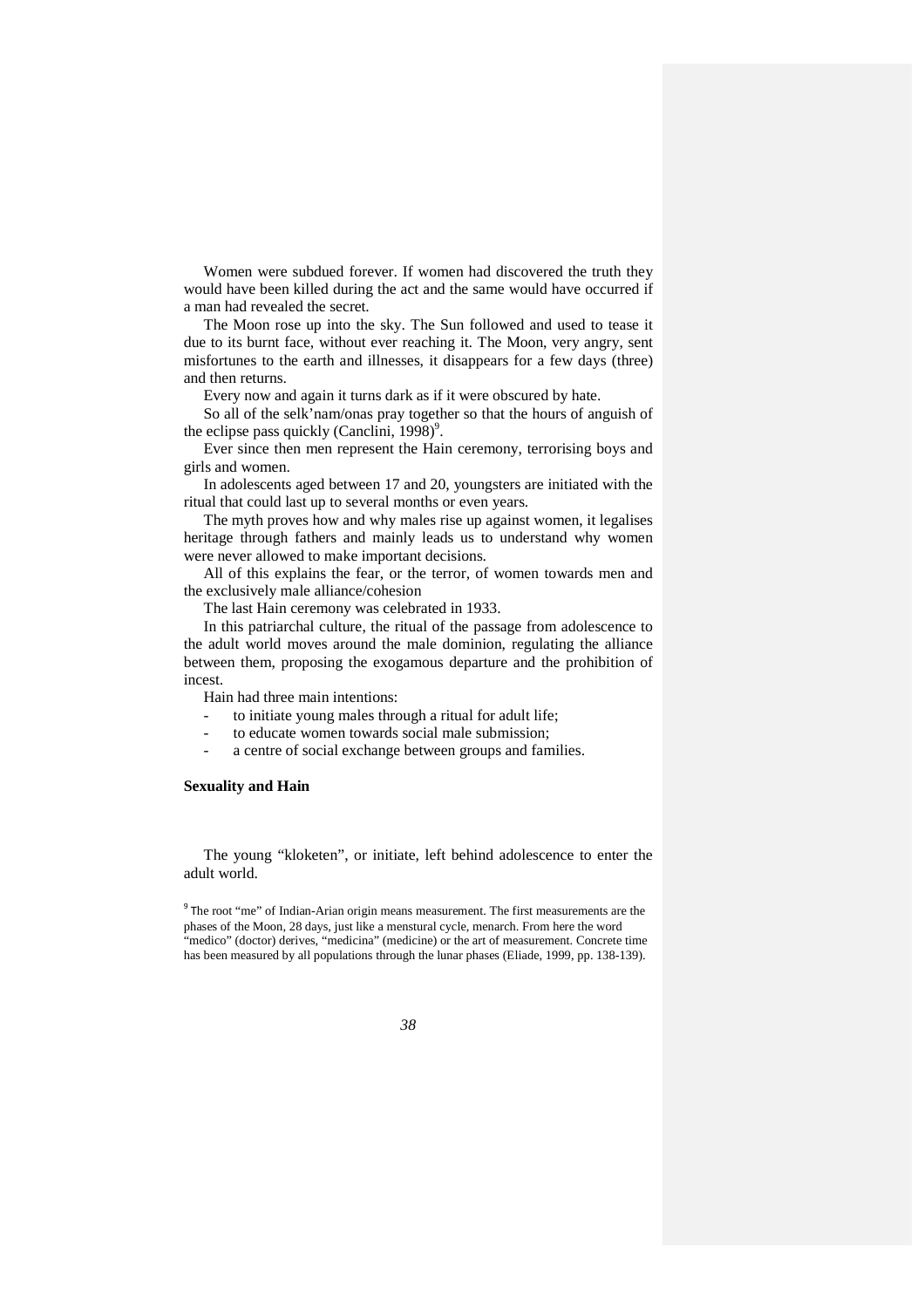Adult sexuality is connected with obligations: to maintain a family.

It defines how to choose a wife, the rules of exogamy, polygamy, and how to maintain predominance over women.

A good hunter could have up to five women, if he was able to maintain them.

The selk' nam, just like the hausks, how lived further to the South, divided their territory up into units called haruwen.

Each unit, occupied by patrilineal or patrilocal groups, was connected by a key factor (of the sky).

Every sky was an exogamous unit, meaning that marriage between two people belonging to the same sky was not allowed. When a person died, his soul or "kasphi" was reintegrated into his own sky.

## **Relationships and prohibition of incest**

Exogamy ruled. We must remember that the secret alliance that existed between women resulted in the elimination of all of them and there was a period in which men raised little girls and made them their wives. It is not difficult to imagine that there was a mythical period characterised by incest between father and daughter (Eve the "rib" of Adam, compare myths).

## **Conclusion**

In mythical times, men took possession of the Hain and created a Patriarchal society as well as dominion over women. The "secret" in the political order was simply a technique to keep them submissive, as men justified themselves saying: «when Hain was theirs, they did the same with us» (Chapman, 2010, pp. 200-201).

An ideology or a logical track, «either them or us» (Chapman, 2010, pp. 200-201).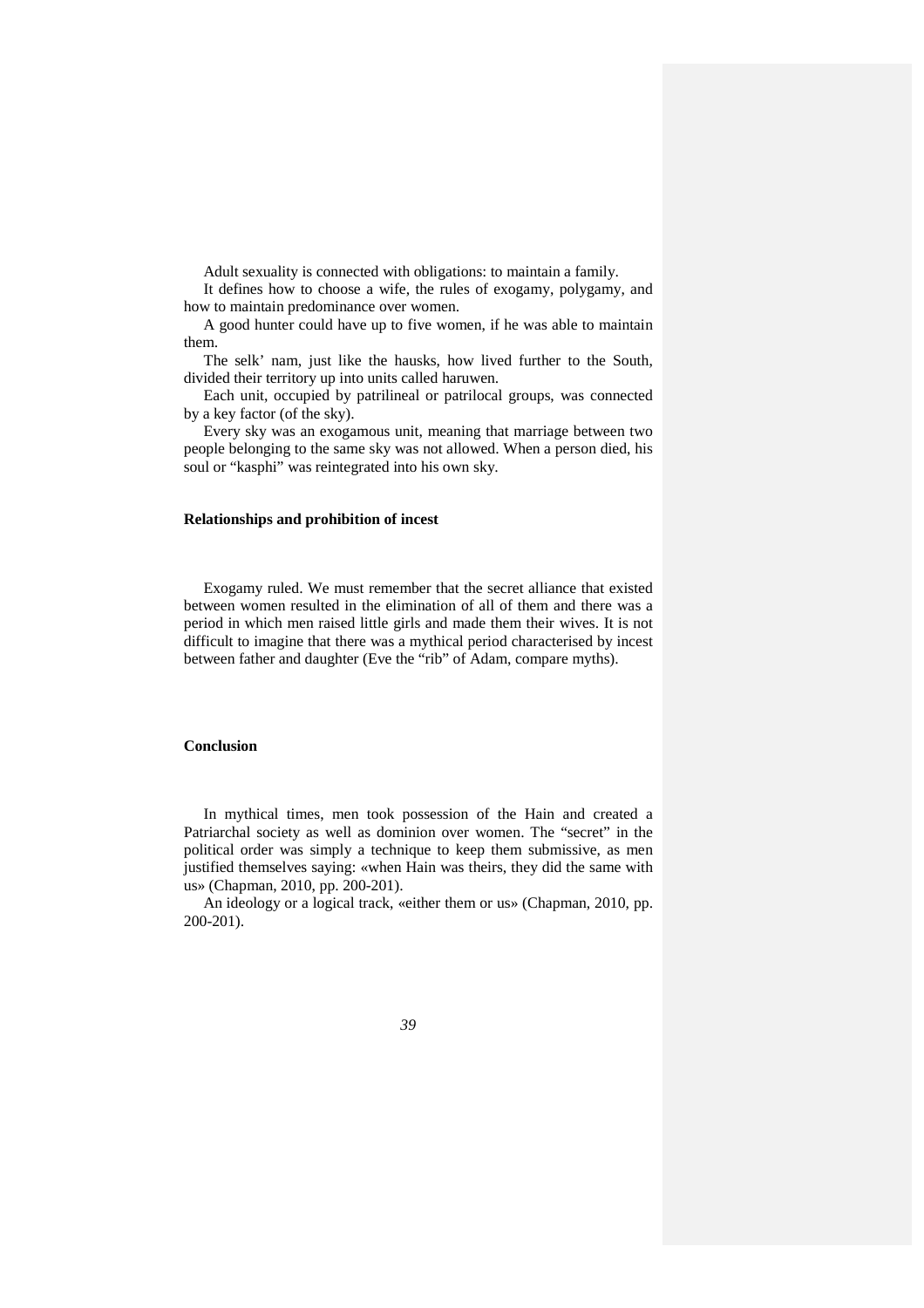This ethnic group also allows us to understand some forms of stereotypes10.

«The poor have always existed». They all used to work, nobody was privileged;

«Drugs have always existed». They did not use them;

 «Gobernar es Poblar» and «Donde llega el Ejercito, llega el Progreso» two slogans by the Argentine Army and large landowners11,

As far as women are concerned, what has changed?12

## **References**

Canclini, A. (1998). *Leyendas de la Tierra del Fuego [Legend of the Tierra del Fuego]*. Buenos Aires: Planeta

Chapman, A. (2010). *Porqué conocer a los fueguinos?[Why knowing los fueginos?]*. Buenos Aires: Manuscript

Eliade, M. (1999). A section of the history of religions. Torino: Bollati Boringhieri Freud, S. (1968). Totem y Tabú [Totem and taboo]. In *Obras Completas* [*Complete* 

*works*]. Madrid: Editorial Rueda,

 $10$  But not only these. The ethnic-musical study of the songs, the selk'nam style, illustrates an amazing similarity between the shepherds of kidneys, of Siberia – Arctic Polar Circle – up to the Lapps of Northern Norway. The model of communication accompanied these migrants through the straits of Bering in its long cross through the Western hemisphere, down to the South, where they were isolated. There is a somatic and cultural relationship between the aborigines of the three Americas of the Eskimos, the tribes of Siberia and Australia (Chapman, 2010, pages 166-167). It seems as though the Tierra del Fuego belongs to an archaic circum-pacific style, exclusive of primitive populations of the Pacific from Australia to Siberia. (Chapman, 2010, p. 192)

11All of the 'fueguinos' were exterminated in just one hundred years; genocide, that began in 1880 up until 1974 in which the last selk'nam died, Angela Loij –in Chapman A. Fin de un mundo Zaguier y Urruti, Buenos Aires 2008 p. 158.

12What has changed for women of today? What do we mean by progress? If we do not find the right answers, we will end up by asking ourselves, just like the rabbi Dr. Norman Lamm: «but are we really sure that there is intelligent life on earth?»